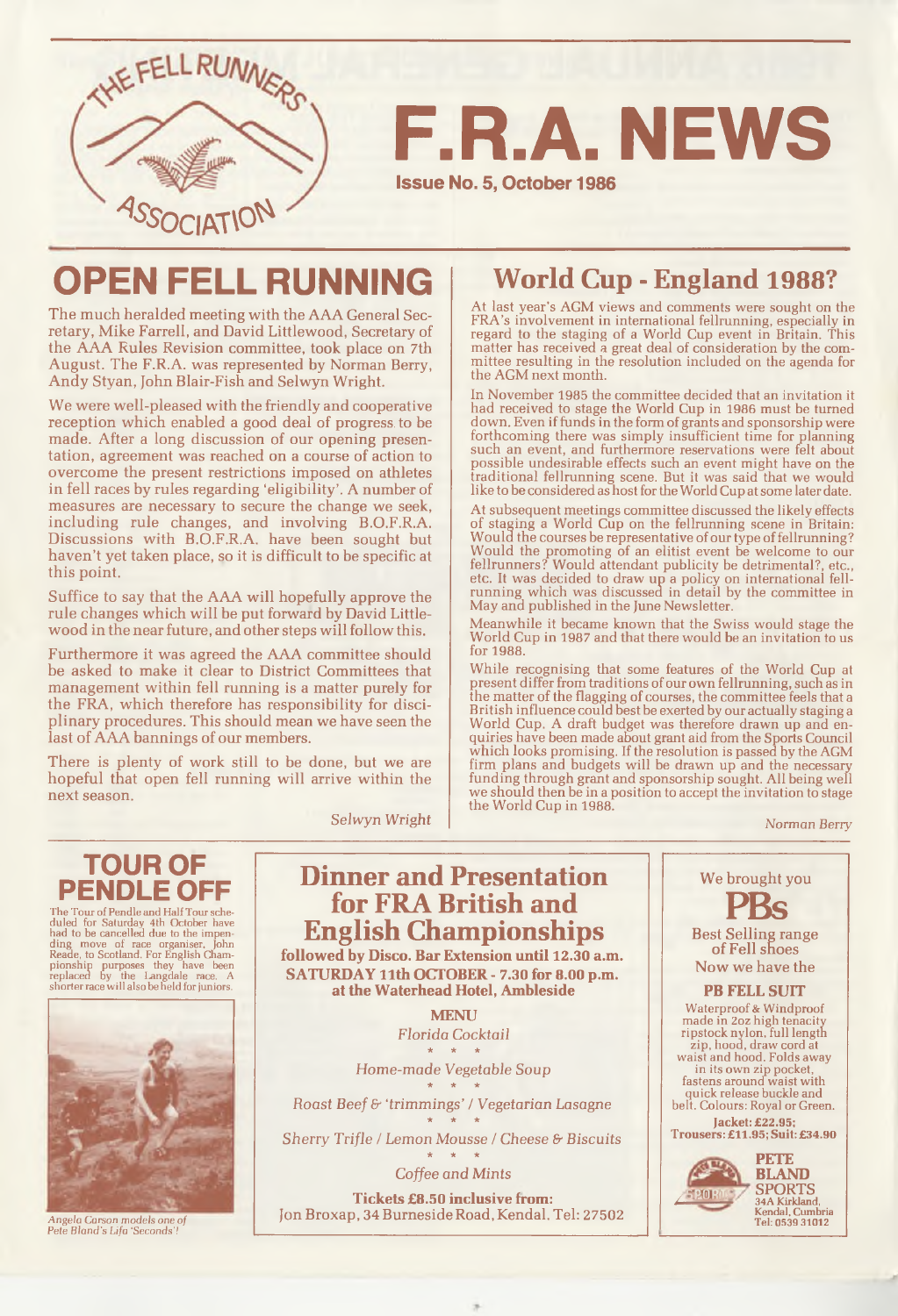# 1986 ANNUAL GENERAL MEETING

#### **The 1986 Annual General Meeting will be held at Chapel Stile Village Hall, Langdale at 15.30 hrs on Saturday 11th October (after the Langdale race).**

#### **Committee posts:**

The *follow ing* posts *are to be elected at the AGM* (present holders in *brackets).*

Chairman (Norman Berry, Holmfirth) Secretary (Jonathan Broxap, Keswick) Treasurer (Dave Hodgson, Horsforth Fellandale) Editor (John Reade, Clayton) Fixtures Secretary (Tony Hulme, Pennine) Membership Secretary (Richard White, Holmfirth) Statistician (Kevan Shand, Rochdale) Welsh rep. (Angela Carson, Eryri H.) Scottish FRA members rep. (Keith Burns, Carnethy H.) Club reps: 1 f. Nixon (Horwich)

2 S. Wright (Ambleside)

3 D. Hughes (CFRA)

Individual reps: 1 A. Styan (Holmfirth)

- 2 J. Gibbison (Lancaster)
- 3 S. Parkin (Holmfirth)

Nominations for these posts should reach the Secretary by October 1st or as soon as possible thereafter. Of the above Richard White and John Gibbison are not standing for re-election.

#### **COMMITTEE VACANCY:**

**Organiser of FRA Junior & Intermediate Championships** (to replace John Gibbison).

A person is needed who is keen to encourage runners under 21 years of age by:

- choosing the Championship races and contacting organisers
- modifying the rules for competition where necessary
- putting out 'low-key' publicity to Clubs
- collecting results and working out Championship points
- keeping Juniors/Intermediates well-informed of positions and news helping to pick International teams
- introducing new ideas for future development.

Contact Jon Broxap before, or at, die AGM if interested.

#### **MEMBERSHIP SECRETARY RETIRING - Would you be interested?**

Richard White's increasing family commitments force him to retire as Membership Secretary at the AGM, and on your behalf we thank him most warmly for doing the job so efficiently for the past year or two.

We require a successor to Richard. The following outlines what is involved in being Membership Secretary:

The workload falls into two periods - (a) the peak time for membership renewals which is from December to February, and (b) the remainder of the year, dealing mainly with new membership applications, which steadily decline and are very few from July through to November.

A computerised Membership Record Service is used to maintain the records, produce address labels, lists, etc.

#### **The main tasks are:**

to receive renewal forms with subscriptions, batch up the forms for the com puter and bank the subs. For a period of 2 to 3 weeks there is a lot to do, requiring several hours each week

— to receive enquiries from people wanting to join, send out details and forms.

to receive applications, respond by issuing membership number, calendar and Fellrunner, batch up forms, bank subs, as above. — to deal with a small number of enquiries requiring non-standard

replies.

From February to July it will call for about an hour or so every week.

**The rewards!** Well, it is interesting and often amusing, and there is the fame! Members actually get to know you even if you aren't good enough to win races.

**The drawbacks:** Fellrunners prefer to phone around 11pm.

**Interested?** Please contact Jon Broxap (0539) 27502.

 $\mathcal{L} = \left\langle \mathcal{M}_{\mathcal{A}} \right\rangle \mathcal{H}^{(1)}$ 

#### **VOTING AT THE AGM:**

Each individual member has one vote at the AGM. Each affiliated Club has two votes which can only be used by a Club official or representative nominated for that purpose. The Secretary should be notified of such representatives by October 1st or a.s.a.p. on the Club's headed notepaper.

Motions for the AGM, duly proposed and seconded, by FRA members should be forwarded to the Secretary by the same date. No motions can be taken 'from the floor' at the AGM but time will be given after the meeting for an open discussion.

Two motions have been received to date:

1 That the FRA should organise a single championship called the British Championship (Regional Committees may continue to organise Regional Championships, e.g. Welsh).

Proposed: /. Blair-Fish; *2nd:* P.G. Knott.

2 FRA Committee is willing to stage the 1988 World Cup subject to agreement to satisfactory format and finance. Proposed: D. Hodgson; *2nd: A. Hulme.*

#### **INCOME AND EXPENDITURE ACCOUNT** (subject to Audit)

| <b>INCOME</b>                                            | 1986         | 1985        |  |  |
|----------------------------------------------------------|--------------|-------------|--|--|
| Subscriptions/Donations                                  | 11456        | 7870        |  |  |
| <b>Magazine Adverts</b>                                  | 544          | 595         |  |  |
| Interest                                                 | 540          | 632         |  |  |
| Sale of T-Shirts/Badges                                  | 425          | 66          |  |  |
| Reebok donation to Calendar                              | 282          |             |  |  |
| Metlex donation to Newsletter                            | 324          |             |  |  |
| Sundry                                                   | 82           | 74          |  |  |
|                                                          |              |             |  |  |
|                                                          | 13653        | 9237        |  |  |
| <b>EXPENDITURE</b>                                       | 1986         | 1985        |  |  |
| Magazine                                                 | 5605         | 4583        |  |  |
| Calendar                                                 | 575          | 681         |  |  |
| <b>Dinner Dance</b>                                      | 88           | 242         |  |  |
| Insurance (£426) 1986, (£338) 1985                       |              |             |  |  |
| Membership Sec's and Computer charges                    | 1144         | 1257        |  |  |
| Secretary's Expenses                                     | 189          | 287         |  |  |
| <b>Treasurer's Expenses</b>                              | 46           | 86          |  |  |
| Committee Attendance                                     | 360          | 204         |  |  |
| <b>Purchase T-Shirts</b>                                 | 394          |             |  |  |
| Trophies/Prizes                                          | 268          | 370         |  |  |
| Newsletter                                               | 1276         | 290         |  |  |
| Miscellaneous                                            | 754          | 782         |  |  |
|                                                          | 10699        | 8782        |  |  |
|                                                          |              |             |  |  |
| Surplus for year                                         | 2954         | 455         |  |  |
| <b>BALANCE SHEET</b>                                     |              |             |  |  |
| <b>ASSETS</b>                                            | 1986         | 1985        |  |  |
| <b>Trophies</b>                                          | 410          | 410         |  |  |
| Typewriter                                               | 491          |             |  |  |
| Stock T-Shirts                                           | 802          | 211         |  |  |
| Debtors                                                  | 245          | 282         |  |  |
| Bank<br>Deposit Account                                  | 7500         | 5500        |  |  |
| Current Account £836                                     | 842          | 933         |  |  |
| $\operatorname{Cash}$ £<br>- 6                           |              |             |  |  |
|                                                          | 10290        | 7336        |  |  |
|                                                          |              |             |  |  |
| Represented by:                                          |              |             |  |  |
| Accumulate Fund at beginning of year<br>Surplus for year | 7336<br>2954 | 6881<br>455 |  |  |
|                                                          |              |             |  |  |
|                                                          | 10290        | 7336        |  |  |

#### The S.H.R.A. AGM will be held on 8th November after the Tinto Hill Race at Biggar



*NIKE - REEBOK - TIGER* - *N O R M A N WALSH RO N HILL* - *BROOKS* - *HI-TEC*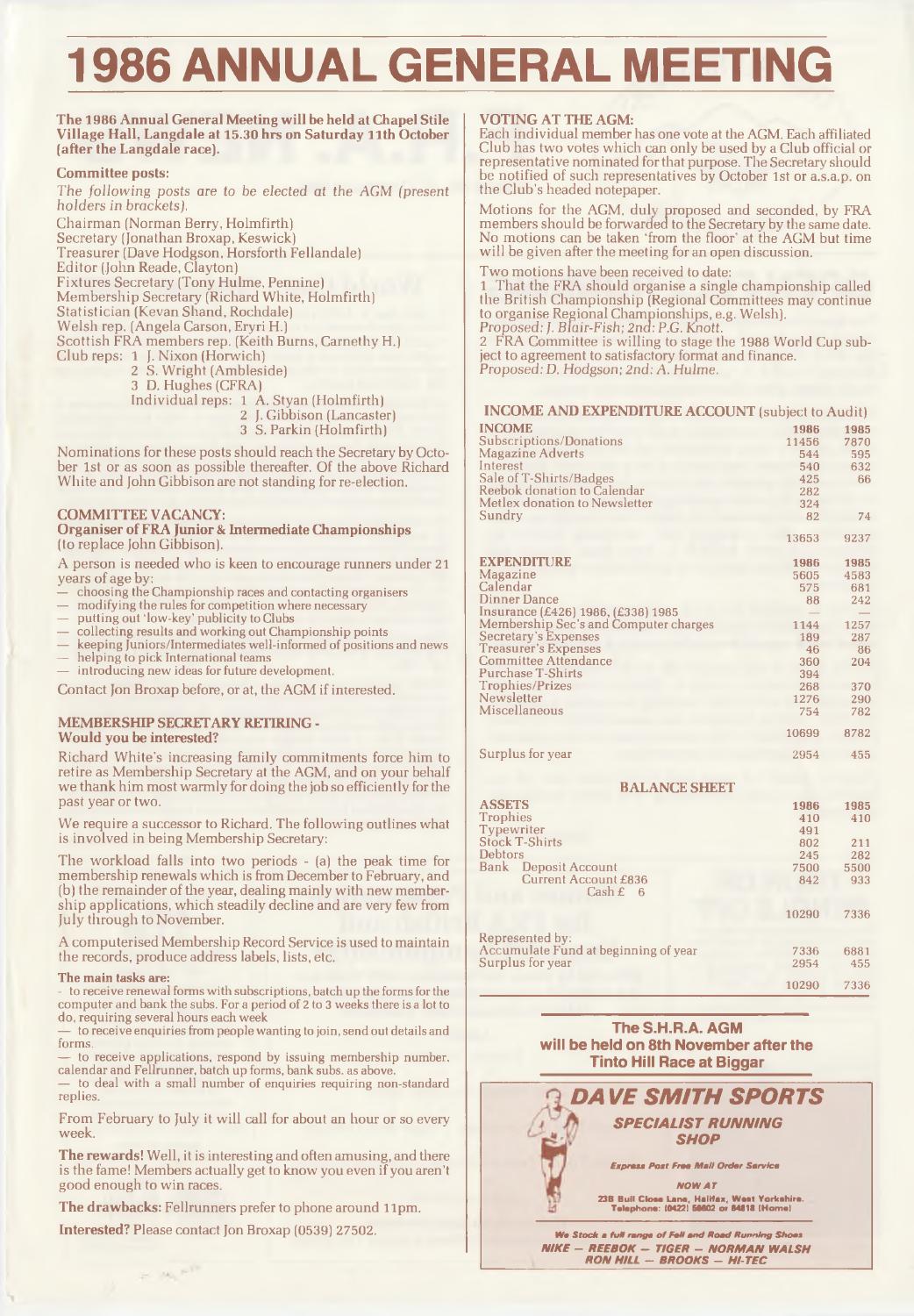## **Steep mountain . . . steeper entry**

"Excuse me. Can you tell me what's happened to our medals again?

*"Pardon, Jim m y"*

"Well we entered two teams paid £5 for two teams and finished 6 in first 12 all before Horwich's first man."

*"But you only put it on one form."* "Eye but you only sent one. You cashed a cheque for £5 which is for two teams"

"Och, we'll try and sort it oot."

"Hope you do it faster than last year - we only got those medals two weeks ago!

"By the way is there any truth in the rumour that you're putting the entry fee up again?'

*"Aye, Committee agreed* on Thursday to put it up to £8 for *next yeer."*

 $\cdots$ \*\*\*!! That's extortionate."

"If some marathons can charge it *so* can *we."*

"But it's a fell race. Ben Nevis already stands out in the Calendar.'

*" We've* got no sponsor, it *costs* us *nearly £ 4 0 0 0* to *put on and costs keep* increasing.

'Where's it go? It doesn't cost  $£4000$  to put a race on.

"Like the meal? Plenty of choice in Fort William now.

*Och, some of us like Duncan are traditionalists and don't want to lower* our standards. Adminis*tration costs alot.* We can't lower our safety standards either.

"No, you shouldn't. But up and down races are easier to monitor. We enter races with several checkpoints which are manned but they don't charge  $£8$ ?'

"It's only £3 more. A pack of cig*arettes would cost you half that?* "Don't smoke. Do police or rescue charge?"

"No, *but we put a meal on for them . There were 150 on the hill*  $today.$ 

"Fair enough, but I hope you reconsider the £8.'

*"Och, we saved some money today though. The* engraver won £500 in the 200 Club draw and *dropped his fee. That's usually*  $£400$  for the medals.

" Just as well - you've got an extra set this year!

"Quiet, Pete. Time for a pint."

*P.S. - The medals arrived within 2 weeks.* **The Ben Nevis Race Committee will take 600 entries at £8 next year but have a limit of 500.** Entry forms are available from<br>A. Ross. Secretary. B.N.R.A.. Ross, Secretary, B.N.R.A., c/o Ben Nevis Distillery, Lachy Bridge, Fort William, Invernessshire from January 1st 1987. S.A.E. please.

**Entries are on a first come first in basis - close 1st June. (How much interest is that over 3 months?)**



## JUNIOR CHAMPIONSHIPS

Results up to and including Pendleton Hill Race.

**1986 FRA Junior Championship**

| 1 Adrian Jones (Champion) Pudsey & Bramley | 179pts             |
|--------------------------------------------|--------------------|
| 2 Ian Dermott (Runner-up) Horwich          | 171pts             |
| 3 E. Cotton, Kendal                        | 153pts             |
| 4 I. Taylor, Holmfirth                     | 143 <sub>pts</sub> |
| 5 T. Gibson, Rochdale                      | 137pts             |
| 6 C. Dermott, Horwich                      | 126pts             |
| <b>Team Champions:</b>                     | Pudsey & Bramley   |

#### **1986 FRA Intermediate Championship**

| 1 Robin Bergstrand (Champion) Rochdale        | 198pts             |
|-----------------------------------------------|--------------------|
| 2 Gareth Devine (Runnner-up) Pudsey & Bramley | 172pts             |
| 3 K. Manning, Clayton                         | 140pts             |
| 4 J. Dermott, Horwich                         | 126 <sub>pts</sub> |
| 5 A. Schofield, Rochdale                      | 115pts             |
| 6 P. Dugdale, Horwich                         | 71 <sub>pts</sub>  |

No team result.

Races to go are at Thieveley for Junior and Intermediate and then a race at Langdale (in place of the Half-Tour of Pendle) on Saturday 11th October at 11.00 a.m. approx.

#### **WORLD CUP SELECTION:**

1 R. Bergstrand; 2 G. Devine; 3 I. Dermott; 4 A. Jones.

How *about some articles to John Reade for the 'Fell Runner'? e.g.* reports on *races, comments on the* Championships, etc.





*Winkey O 'niel and George Brass climbing Greendale in W asdale race.*

### **1987 Magazine Schedule**

It is proposed to produce 4 new-style magazines in 1987, incorporating A4 size (twice as large as the existing size) with the same card cover and the whole of the copy being professionally typeset. The new format will allow for greater flexibility in presentation. Copy dates and publication dates will be notified in the first edition due to appear in January 1987. It is hope that the content of the magazines will not alter (although Mr. Nasty will no longer be spreading his vitriol) whilst at the same time providing a far more 'up-to-date' service to members. However, for it to really work, members must be prepared to contribute regularly in order to fill the available space.

All copy, race reports, photographs, adverts, cartoons, rumour-has-its', articles, etc, etc, should be sent to: **John Reade, 3 Wood Terrace, Simonstone, Burnley, as soon as possible - DON'T LEAVE IT TILL TOMORROW - DO IT NOW!**



**SPORTS CLOTHING RUNNERPRINT**<br>794 PADHAM ROAD BURNLEY. LANCS